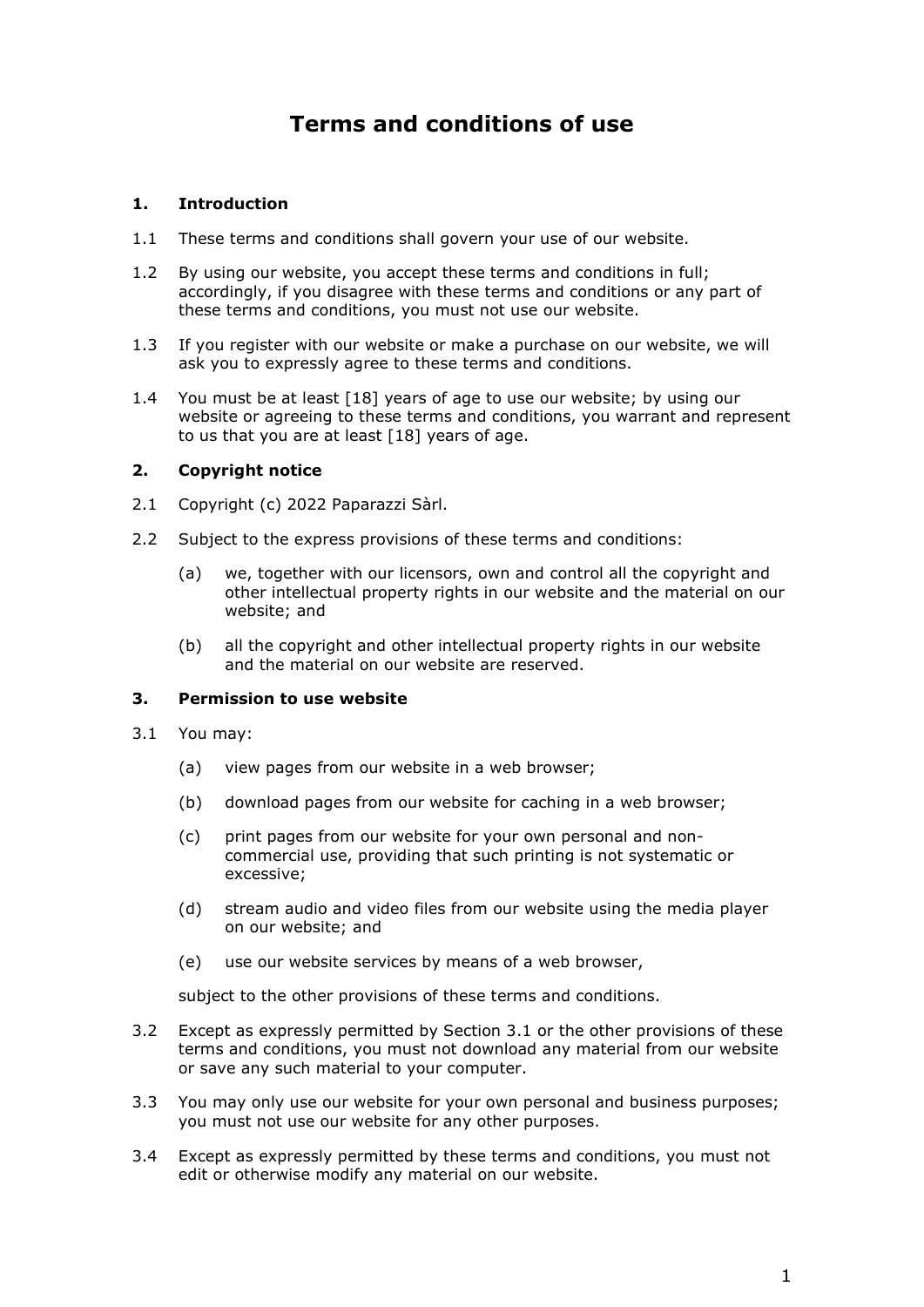- 3.5 Unless you own or control the relevant rights in the material, you must not:
	- (a) republish material from our website (including republication on another website);
	- (b) sell, rent or sub-license material from our website;
	- (c) show any material from our website in public;
	- (d) exploit material from our website for a commercial purpose; or
	- (e) redistribute material from our website.
- 3.6 Notwithstanding Section 3.5, you may redistribute our newsletter in print and electronic form to any person.
- 3.7 We reserve the right to suspend or restrict access to our website, to areas of our website and/or to functionality upon our website. We may, for example, suspend access to the website during server maintenance or when we update the website. You must not circumvent or bypass, or attempt to circumvent or bypass, any access restriction measures on the website.

## **4. Misuse of website**

- 4.1 You must not:
	- (a) use our website in any way or take any action that causes, or may cause, damage to the website or impairment of the performance, availability, accessibility, integrity or security of the website;
	- (b) use our website in any way that is unlawful, illegal, fraudulent or harmful, or in connection with any unlawful, illegal, fraudulent or harmful purpose or activity;
	- (c) hack or otherwise tamper with our website;
	- (d) probe, scan or test the vulnerability of our website without our permission;
	- (e) circumvent any authentication or security systems or processes on or relating to our website;
	- (f) use our website to copy, store, host, transmit, send, use, publish or distribute any material which consists of (or is linked to) any spyware, computer virus, Trojan horse, worm, keystroke logger, rootkit or other malicious computer software;
	- (g) impose an unreasonably large load on our website resources (including bandwidth, storage capacity and processing capacity);
	- (h) decrypt or decipher any communications sent by or to our website without our permission;
	- (i) conduct any systematic or automated data collection activities (including without limitation scraping, data mining, data extraction and data harvesting) on or in relation to our website without our express written consent;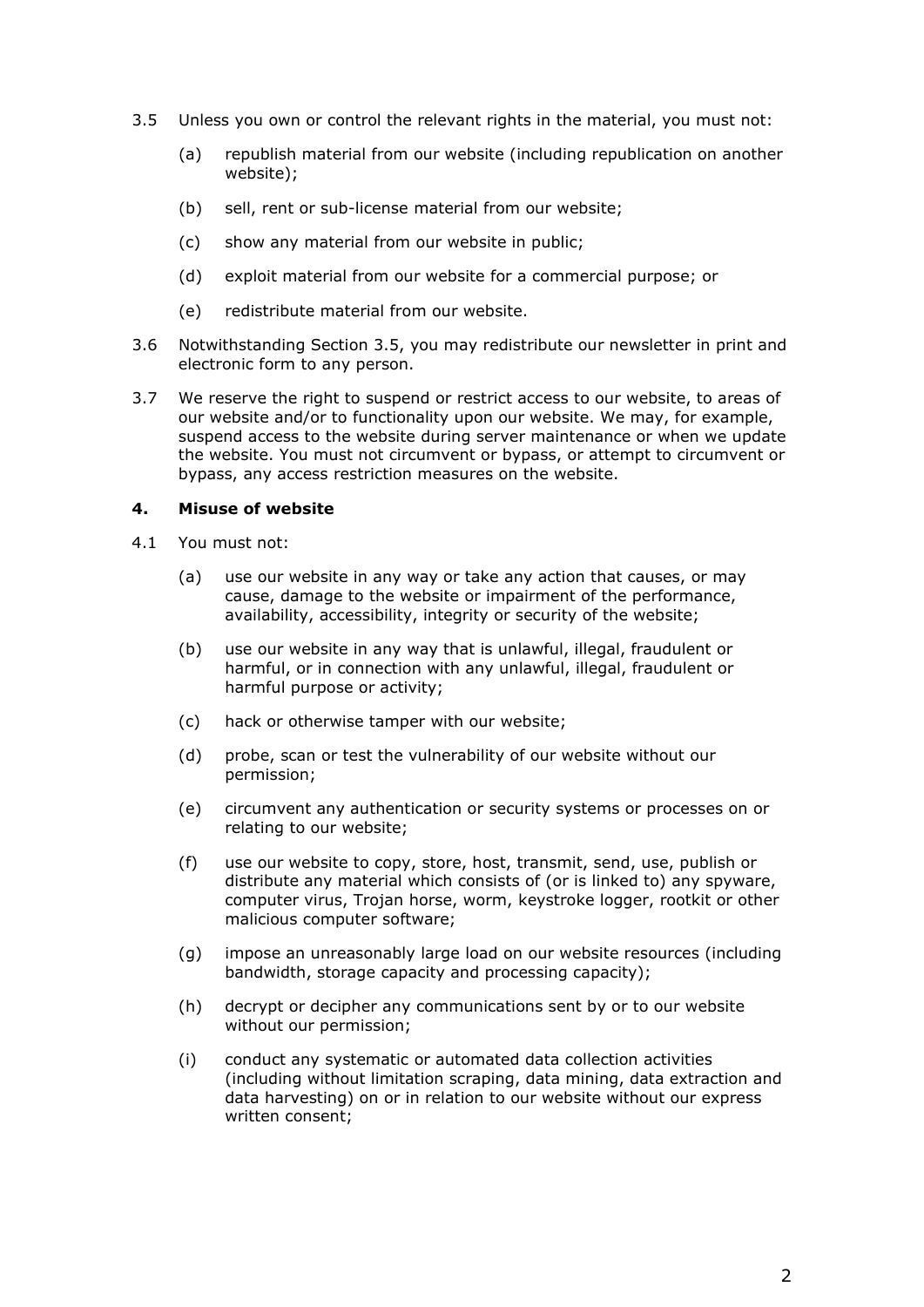- (j) access or otherwise interact with our website using any robot, spider or other automated means, except for the purpose of search engine indexing;
- (k) use our website except by means of our public interfaces;
- (l) violate the directives set out in the robots.txt file for our website;
- (m) use data collected from our website for any direct marketing activity (including without limitation email marketing, SMS marketing, telemarketing and direct mailing); or
- (n) do anything that interferes with the normal use of our website.
- 4.2 You must not use data collected from our website to contact individuals, companies or other persons or entities.
- 4.3 You must ensure that all the information you supply to us through our website, or in relation to our website, is true, accurate, current, complete and non-misleading.

# **5. Products**

- 5.1 The advertising of products on our website constitutes an "invitation to treat" rather than a contractual offer.
- 5.2 We may periodically change the products available on our website, and we do not undertake to continue to supply any particular product or type of product.
- 5.3 Prices stated on our website may be stated incorrectly.
- 5.4 The sale and purchase of products through our website will be subject to terms and conditions of sale, and we will ask you to agree to the terms of that document each time you make a purchase on our website.
- 5.5 Any product reviews that you submit for publication on our website shall be subject to the terms of Section 9 and Section 10.

# **6. Registration and accounts**

- 6.1 You may register for an account with our website by completing and submitting the account registration form on our website, and clicking on the verification link in the email that the website will send to you.
- 6.2 You must not allow any other person to use your account to access the website.
- 6.3 You must notify us in writing immediately if you become aware of any unauthorized use of your account.
- 6.4 You must not use any other person's account to access the website, unless you have that person's express permission to do so.

# **7. User login details**

- 7.1 If you register for an account with our website, you will be asked to choose an user ID and a password.
- 7.2 Your user ID must not be liable to mislead and must comply with the content rules set out in Section 10; you must not use your account or user ID for or in connection with the impersonation of any person.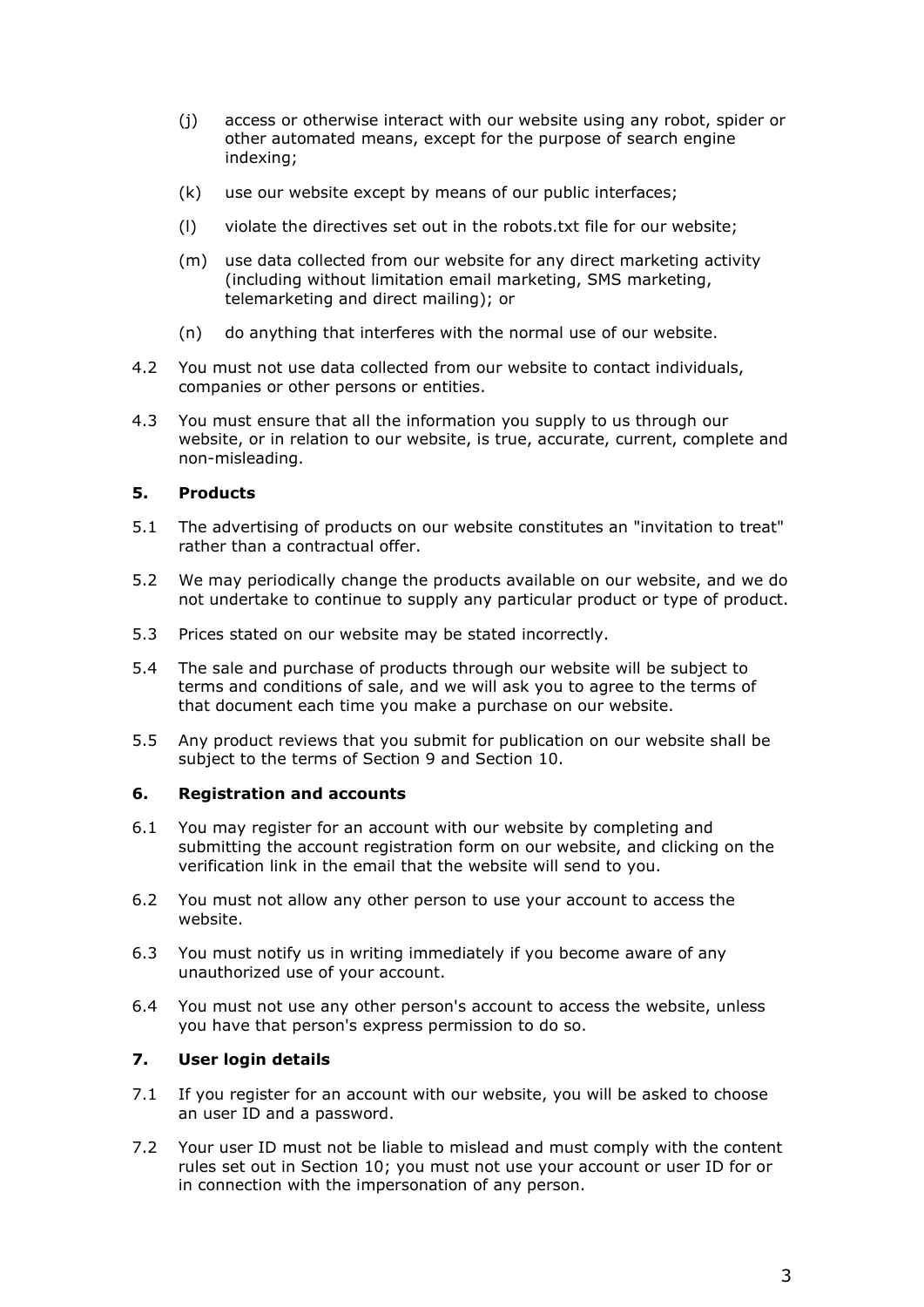- 7.3 You must keep your password confidential.
- 7.4 You must notify us in writing immediately if you become aware of any disclosure of your password.
- 7.5 You are responsible for any activity on our website arising out of any failure to keep your password confidential, and may be held liable for any losses arising out of such a failure.

### **8. Cancellation and suspension of account**

- 8.1 We may:
	- (a) suspend your account;
	- (b) cancel your account; and/or
	- (c) edit your account details,

at any time in our sole discretion with or without notice to you.

- 8.2 We will usually cancel an account if it remains unused for a continuous period of 36 months.
- 8.3 You may cancel your account on our website using your account control panel on the website.

#### **9. Our rights to use your content**

- 9.1 In these terms and conditions, "your content" means all works and materials (including without limitation text, graphics, images, audio material, video material, audio-visual material, scripts, software and files) that you submit to us or our website for storage or publication on, processing by, or transmission via, our website.
- 9.2 You grant to us a worldwide, irrevocable, non-exclusive, royalty-free license to use, reproduce, store, adapt, publish, translate and distribute your content in any existing or future media and reproduce, store and publish your content on and in relation to this website and any successor website and reproduce, store and, with your specific consent, publish your content on and in relation to this website.
- 9.3 You grant to us the right to sub-license the rights licensed under Section 9.2.
- 9.4 You grant to us the right to bring an action for infringement of the rights licensed under Section 9.2.
- 9.5 You hereby waive all your moral rights in your content to the maximum extent permitted by applicable law; and you warrant and represent that all other moral rights in your content have been waived to the maximum extent permitted by applicable law.
- 9.6 You may edit your content to the extent permitted using the editing functionality made available on our website.
- 9.7 Without prejudice to our other rights under these terms and conditions, if you breach any provision of these terms and conditions in any way, or if we reasonably suspect that you have breached these terms and conditions in any way, we may delete, unpublish or edit any or all of your content.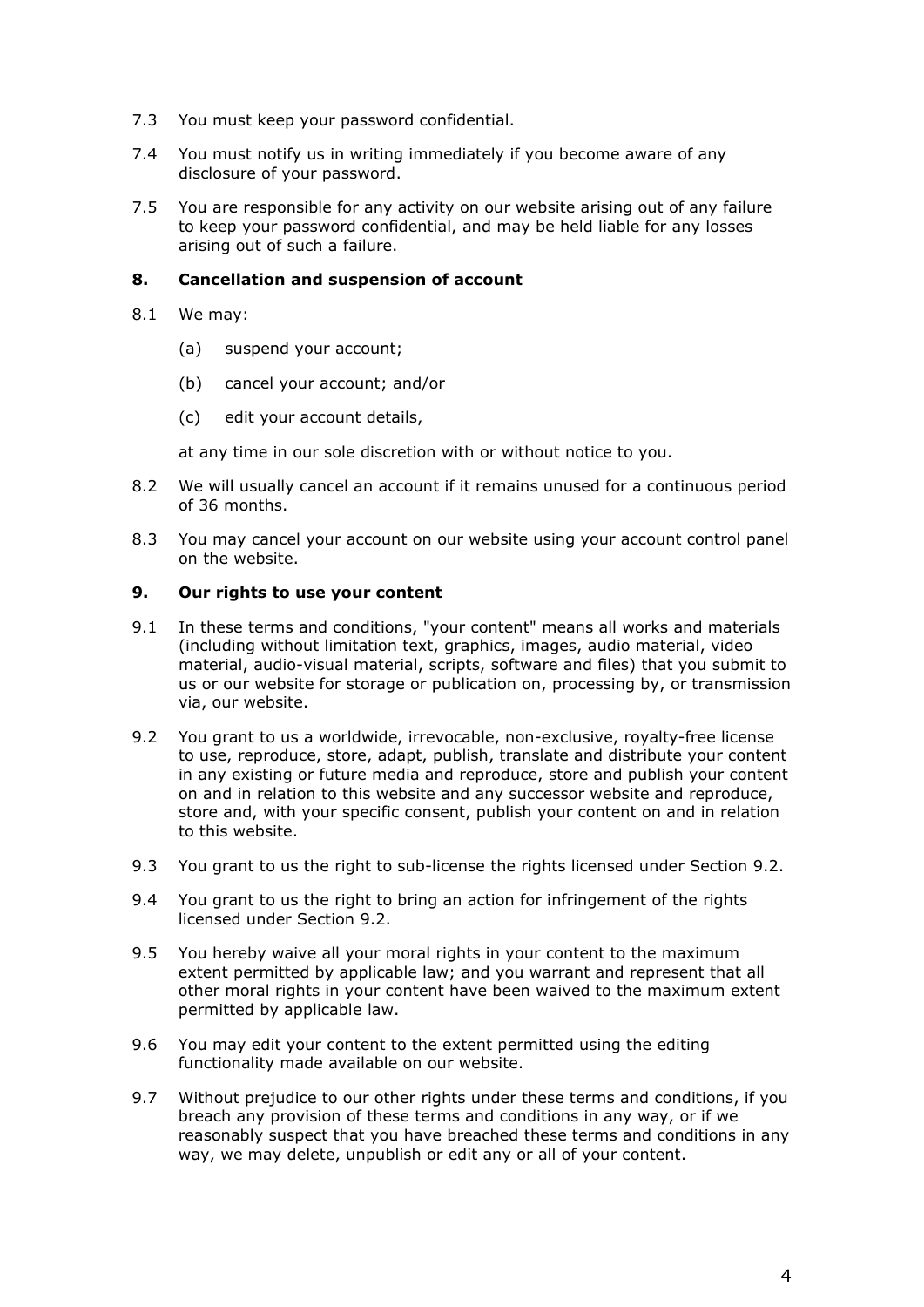## **10. Rules about your content**

- 10.1 You warrant and represent that your content will comply with these terms and conditions.
- 10.2 Your content must not be illegal or unlawful, must not infringe any person's legal rights, and must not be capable of giving rise to legal action against any person (in each case in any jurisdiction and under any applicable law).
- 10.3 Your content, and the use of your content by us in accordance with these terms and conditions, must not:
	- (a) be libelous or maliciously false;
	- (b) be obscene or indecent;
	- (c) infringe any copyright, moral right, database right, trade mark right, design right, right in passing off or other intellectual property right;
	- (d) infringe any right of confidence, right of privacy or right under data protection legislation;
	- (e) constitute negligent advice or contain any negligent statement;
	- (f) constitute an incitement to commit a crime, instructions for the commission of a crime or the promotion of criminal activity;
	- (g) be in contempt of any court or in breach of any court order;
	- (h) be in breach of racial or religious hatred or discrimination legislation;
	- (i) be blasphemous;
	- (j) be in breach of official secrets legislation;
	- (k) be in breach of any contractual obligation owed to any person;
	- (l) depict violence in an explicit, graphic or gratuitous manner;
	- (m) be pornographic, lewd, suggestive or sexually explicit;
	- (n) be untrue, false, inaccurate or misleading;
	- (o) consist of or contain any instructions, advice or other information which may be acted upon and could, if acted upon, cause illness, injury or death, or any other loss or damage;
	- (p) constitute spam;
	- (q) be offensive, deceptive, fraudulent, threatening, abusive, harassing, anti-social, menacing, hateful, discriminatory or inflammatory; or
	- (r) cause annoyance, inconvenience or needless anxiety to any person.

## **11. Report abuse**

11.1 If you learn of any unlawful material or activity on our website, or any material or activity that breaches these terms and conditions, please let us know.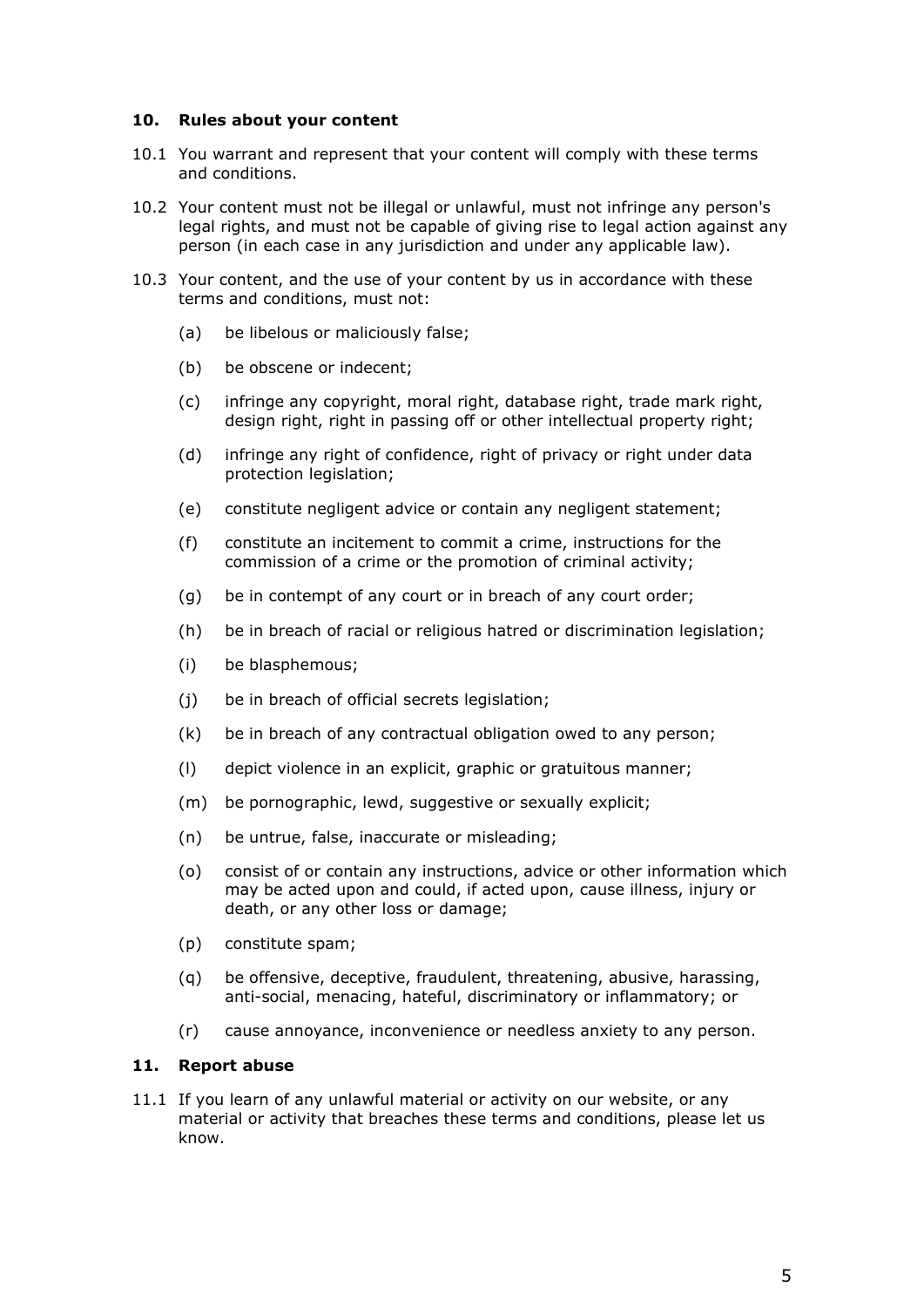11.2 You can let us know about any such material or activity by email or using our abuse reporting form.

## **12. Limited warranties**

- 12.1 We do not warrant or represent:
	- (a) the completeness or accuracy of the information published on our website;
	- (b) that the material on the website is up to date;
	- (c) that the website will operate without fault; or
	- (d) that the website or any service on the website will remain available.
- 12.2 We reserve the right to discontinue or alter any or all of our website services, and to stop publishing our website, at any time in our sole discretion without notice or explanation; and save to the extent expressly provided otherwise in these terms and conditions, you will not be entitled to any compensation or other payment upon the discontinuance or alteration of any website services, or if we stop publishing the website.
- 12.3 To the maximum extent permitted by applicable law and subject to Section 13.1, we exclude all representations and warranties relating to the subject matter of these terms and conditions, our website and the use of our website.

#### **13. Limitations and exclusions of liability**

- 13.1 Nothing in these terms and conditions will:
	- (a) limit or exclude any liability for death or personal injury resulting from negligence;
	- (b) limit or exclude any liability for fraud or fraudulent misrepresentation;
	- (c) limit any liabilities in any way that is not permitted under applicable law; or
	- (d) exclude any liabilities that may not be excluded under applicable law.
- 13.2 The limitations and exclusions of liability set out in this Section 13 and elsewhere in these terms and conditions:
	- (a) are subject to Section 13.1; and
	- (b) govern all liabilities arising under these terms and conditions or relating to the subject matter of these terms and conditions, including liabilities arising in contract, in tort (including negligence) and for breach of statutory duty, except to the extent expressly provided otherwise in these terms and conditions.
- 13.3 To the extent that our website and the information and services on our website are provided free of charge, we will not be liable for any loss or damage of any nature.
- 13.4 We will not be liable to you in respect of any losses arising out of any event or events beyond our reasonable control.
- 13.5 We will not be liable to you in respect of any business losses, including (without limitation) loss of or damage to profits, income, revenue, use,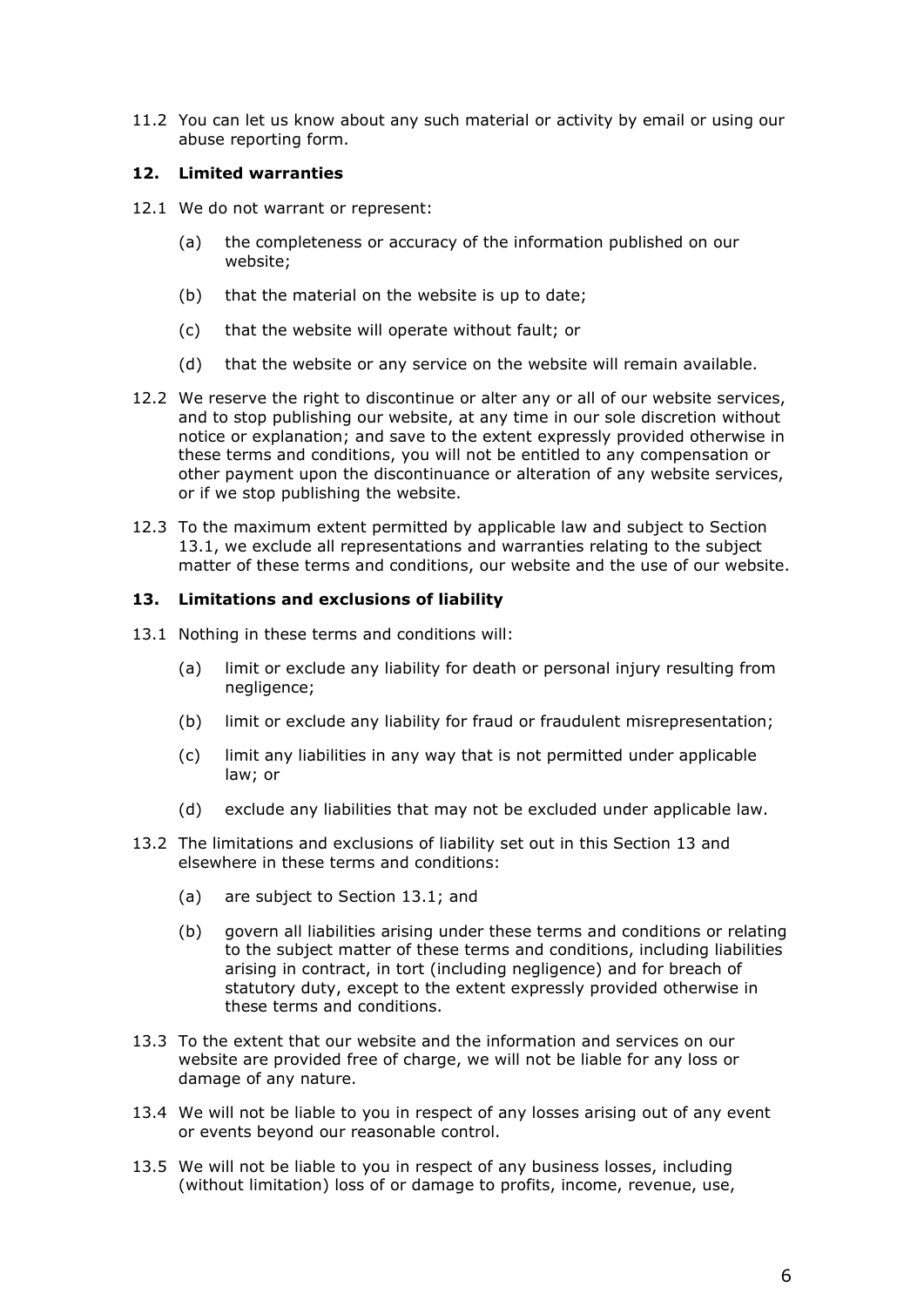production, anticipated savings, business, contracts, commercial opportunities or goodwill.

- 13.6 We will not be liable to you in respect of any loss or corruption of any data, database or software.
- 13.7 We will not be liable to you in respect of any special, indirect or consequential loss or damage.
- 13.8 You accept that we have an interest in limiting the personal liability of our officers and employees and, having regard to that interest, you acknowledge that we are a limited liability entity; you agree that you will not bring any claim personally against our officers or employees in respect of any losses you suffer in connection with the website or these terms and conditions (this will not, of course, limit or exclude the liability of the limited liability entity itself for the acts and omissions of our officers and employees).

#### **14. Breaches of these terms and conditions**

- 14.1 Without prejudice to our other rights under these terms and conditions, if you breach these terms and conditions in any way, or if we reasonably suspect that you have breached these terms and conditions in any way, we may:
	- (a) send you one or more formal warnings;
	- (b) temporarily suspend your access to our website;
	- (c) permanently prohibit you from accessing our website;
	- (d) block computers using your IP address from accessing our website;
	- (e) contact any or all of your internet service providers and request that they block your access to our website;
	- (f) commence legal action against you, whether for breach of contract or otherwise; and/or
	- (g) suspend or delete your account on our website.
- 14.2 Where we suspend or prohibit or block your access to our website or a part of our website, you must not take any action to circumvent such suspension or prohibition or blocking (including without limitation creating and/or using a different account).

#### **15. Third party websites**

- 15.1 Our website includes hyperlinks to other websites owned and operated by third parties; such hyperlinks are not recommendations.
- 15.2 We have no control over third party websites and their contents, and subject to Section 13.1 we accept no responsibility for them or for any loss or damage that may arise from your use of them.

# **16. Trade marks**

16.1 Our trade-marks sur as our PPRZ and Paparazzi logos and our other registered and unregistered trade-marks are trade-marks belonging to us; we give no permission for the use of these trade-marks, and such use may constitute an infringement of our rights.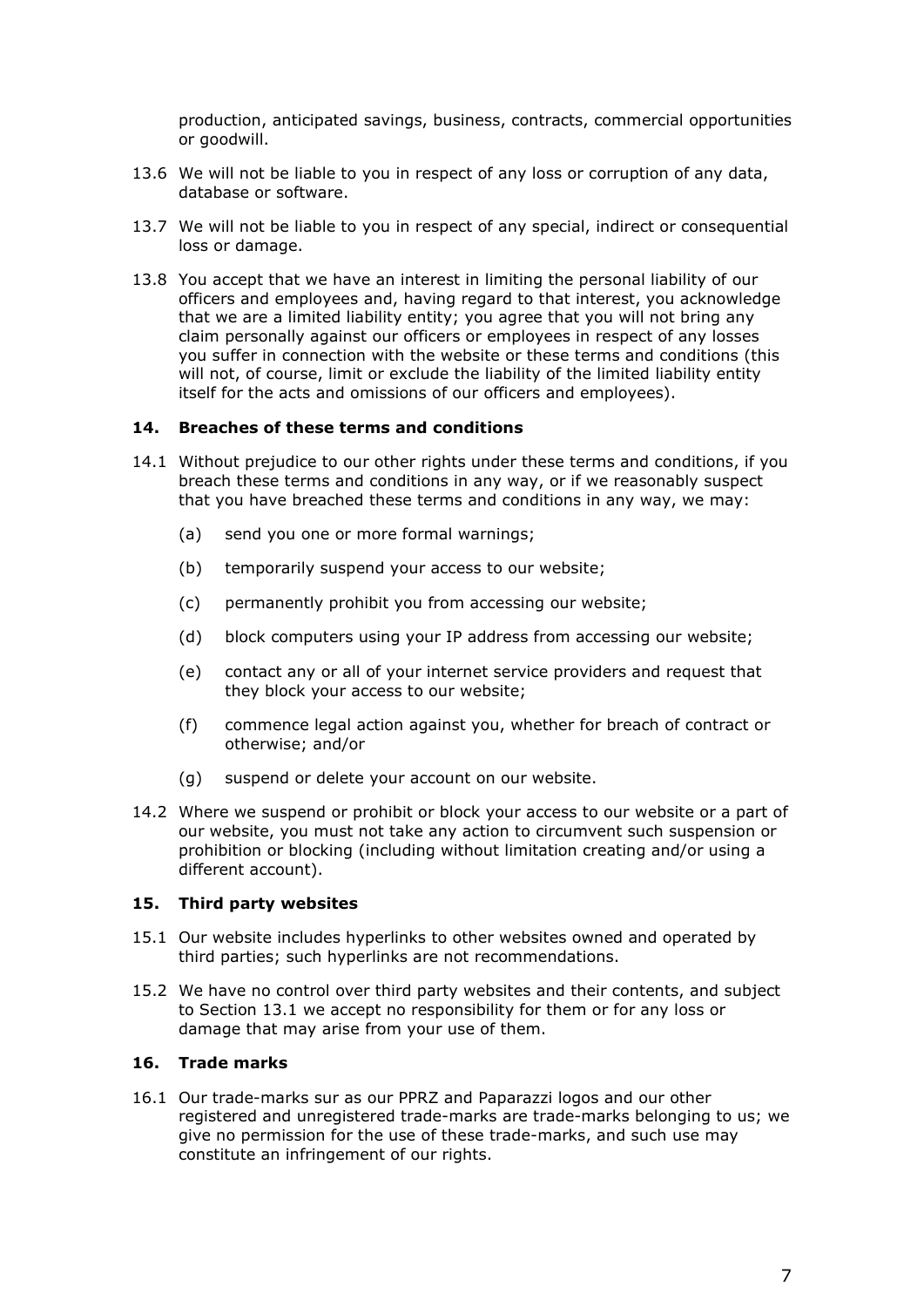16.2 The third party registered and unregistered trade-marks or service marks on our website are the property of their respective owners and, unless stated otherwise in these terms and conditions, we do not endorse and are not affiliated with any of the holders of any such rights and as such we cannot grant any license to exercise such rights.

# **17. Variation**

- 17.1 We may revise these terms and conditions from time to time.
- 17.2 The revised terms and conditions shall apply to the use of our website from the date of publication of the revised terms and conditions on the website, and you hereby waive any right you may otherwise have to be notified of, or to consent to, revisions of these terms and conditions; if you do not agree to the revised terms and conditions, you must stop using our website.
- 17.3 If you have given your express agreement to these terms and conditions, we will ask for your express agreement to any revision of these terms and conditions; and if you do not give your express agreement to the revised terms and conditions within such period as we may specify, we will disable or delete your account on the website, and you must stop using the website.

# **18. Assignment**

- 18.1 You hereby agree that we may assign, transfer, sub-contract or otherwise deal with our rights and/or obligations under these terms and conditions.
- 18.2 You may not without our prior written consent assign, transfer, sub-contract or otherwise deal with any of your rights and/or obligations under these terms and conditions.

# **19. Severability**

- 19.1 If a provision of these terms and conditions is determined by any court or other competent authority to be unlawful and/or unenforceable, the other provisions will continue in effect.
- 19.2 If any unlawful and/or unenforceable provision of these terms and conditions would be lawful or enforceable if part of it were deleted, that part will be deemed to be deleted, and the rest of the provision will continue in effect.

# **20. Third party rights**

- 20.1 A contract under these terms and conditions is for our benefit and your benefit, and is not intended to benefit or be enforceable by any third party.
- 20.2 The exercise of the parties' rights under a contract under these terms and conditions is not subject to the consent of any third party.

# **21. Entire agreement**

21.1 Subject to Section 13.1, these terms and conditions[, together with [our privacy and cookies policy],] shall constitute the entire agreement between you and us in relation to your use of our website and shall supersede all previous agreements between you and us in relation to your use of our website.